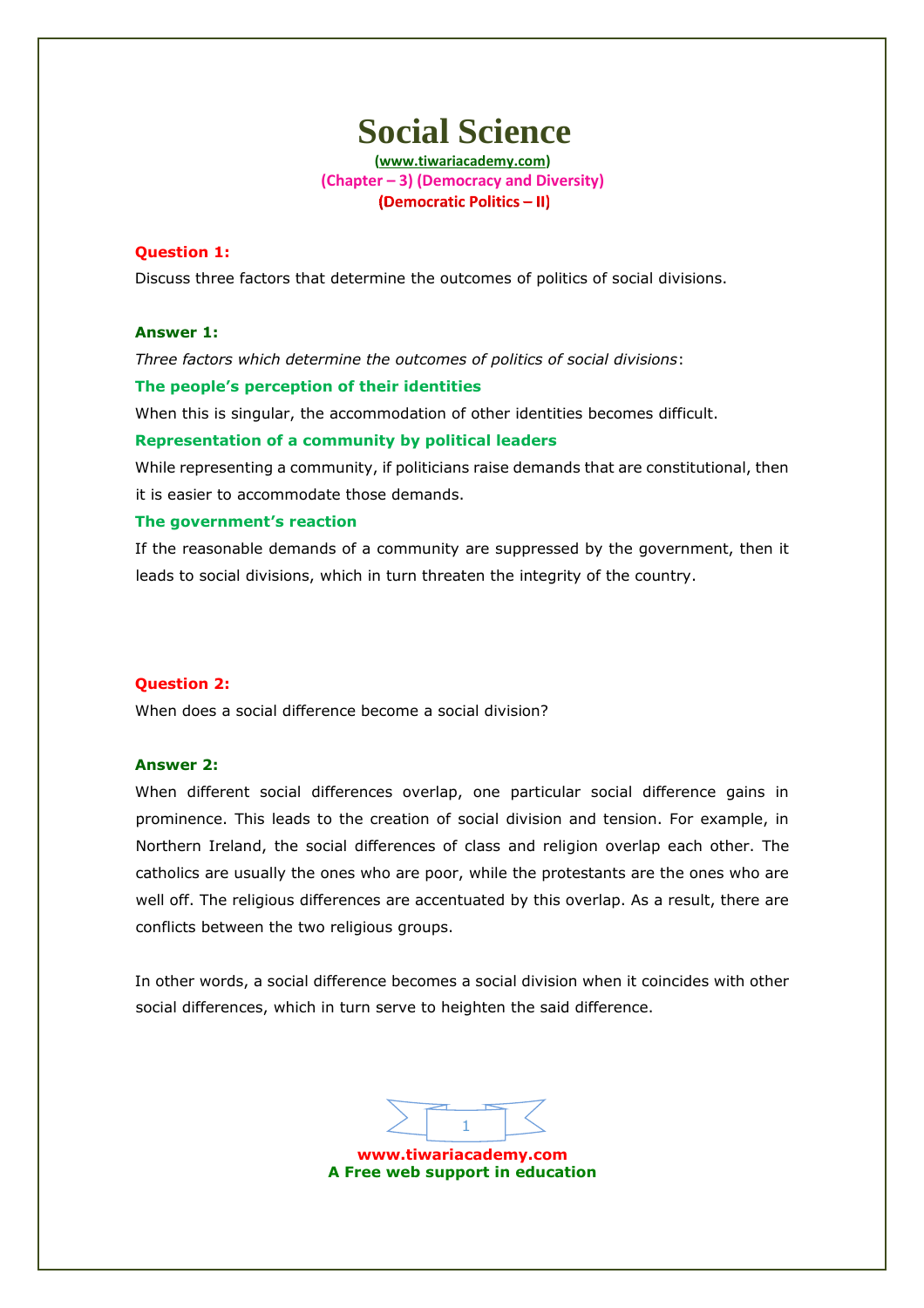**(www.tiwariacademy.com) (Chapter – 3) (Democracy and Diversity)** (Democratic Politics - II)

## **Question 3:**

How do social divisions affect politics? Give two examples.

### **Answer 3:**

A combination of social divisions and politics can be really dangerous. A democracy involves competition among various political parties. As their competition tends to divide society, if they start competing in terms of some existing social divisions, then it can convert those social divisions into political divisions, which can lead to conflict, violence and even disintegration of the country. An example of this is the disintegration of Yugoslavia into six independent countries.

However, the combination of social divisions and politics is not always negative. The political expression of social divisions allows marginalised and disadvantaged social groups to express their grievances and ask the government to rectify them. The system of reservation of seats in Indian legislatures for the socially disadvantaged has allowed such social groups to have an adequate representation in the decision making process.

#### **Question 4:**

[\\_\\_\\_\\_\\_\\_\\_\\_\\_\\_\\_\\_socia](www.tiwariacademy.com)l differences create possibilities of deep social divisions and tensions. \_\_\_\_\_\_\_\_\_\_\_\_social differences do not usually lead to conflicts.

### **Answer 4:**

Overlapping social differences create possibilities of deep social divisions and tensions. Cross cutting social differences do not usually lead to conflicts.

2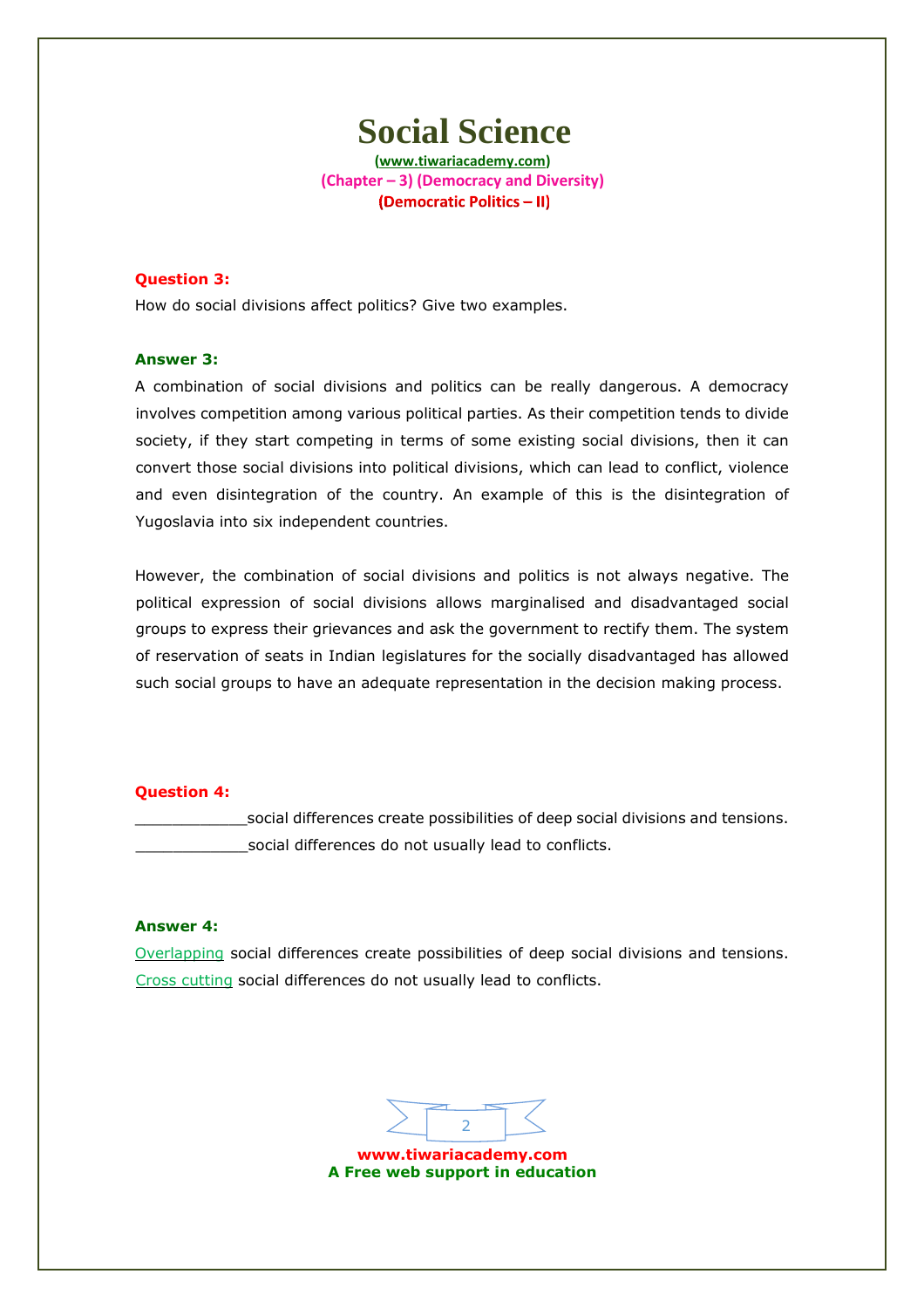**(www.tiwariacademy.com) (Chapter – 3) (Democracy and Diversity)** (Democratic Politics - II)

#### **Question 5:**

In dealing with social divisions which one of the following statements is NOT correct about democracy?

- **(a)** Due to political competition in a democracy, social divisions get reflected in politics.
- **(b)** In a democracy it is possible for communities to voice their grievances in a peaceful manner.
- **(c)** Democracy is the best way to accommodate social diversity.
- **(d)** Democracy always leads to disintegration of society on the basis of social divisions.

#### **Answer 5:**

**(d)** Democracy always leads to disintegration of society on the basis of social divisions.

#### **Question 6:**

Consider the following three statements.

- **Α.** Social divisions take place when social differences overlap.
- **B.** It is possible that a person can have multiple identities.

**C.** Social divisions exist in only big countries like India.

Which of the statements is/are correct?

- **(a) A**, **B** and **C**
- **(b) A** and **B**
- **(c) B** and **C**
- **(d)** Only **C**

#### **Answer 6:**

**(b) A** and **B**

3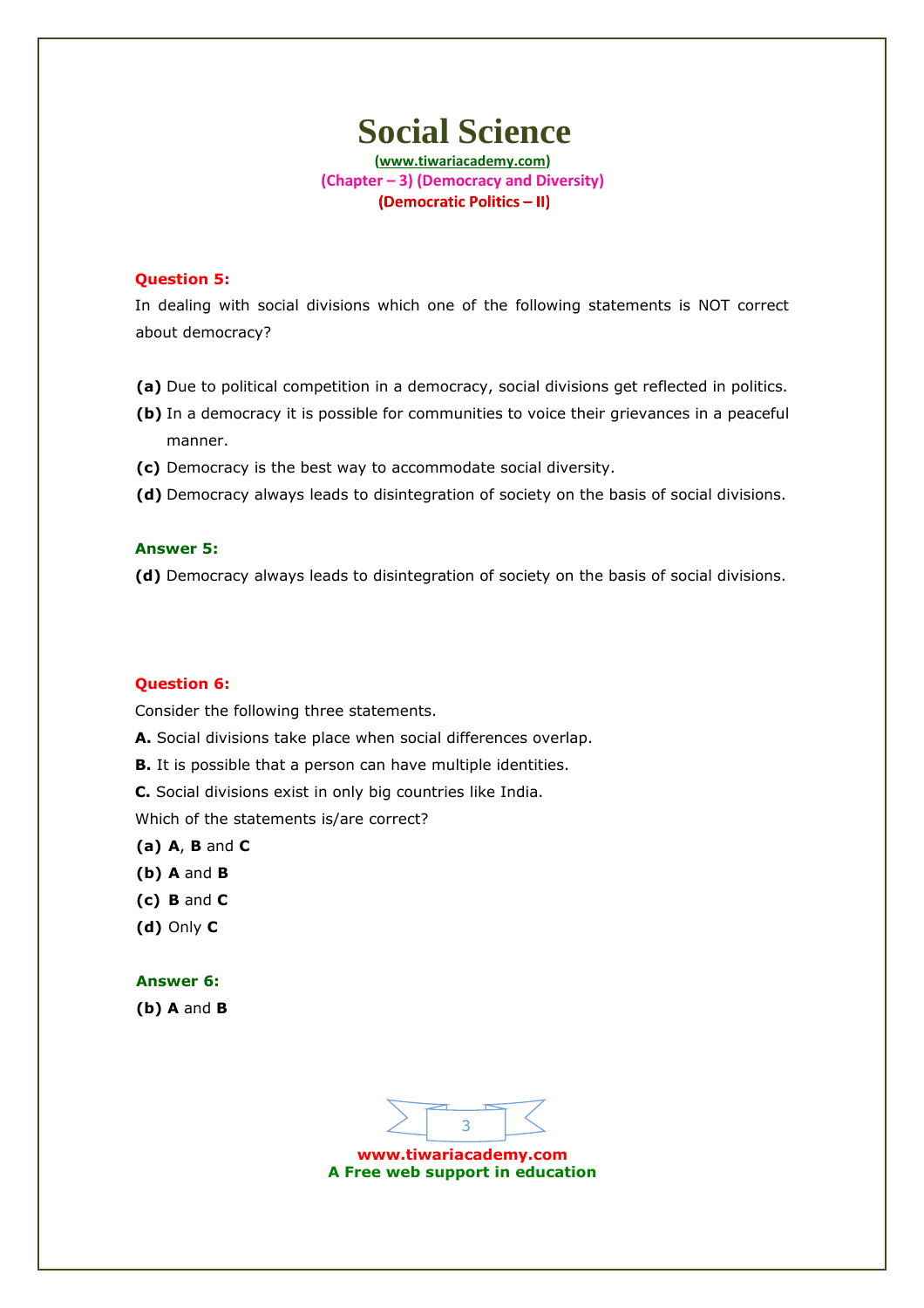**(www.tiwariacademy.com) (Chapter – 3) (Democracy and Diversity)** (Democratic Politics - II)

#### **Question 7:**

Arrange the following statements in a logical sequence and select the right answers by using the code given below.

**A.** But all political expression of social divisions need not be always dangerous.

**B.** Social divisions of one kind or the other exist in most countries.

**C.** Parties try to win political support by appealing to social divisions.

**D.** Some social differences may result in social divisions.

**(a) D**, **B**, **C**, **A (b) D**, **B**, **A**, **C (c) D**, **A**, **C**, **B (d) A**, **B**, **C**, **D**

## **Answer 7:**

**(a) D**, **B**, **C**, **A**

#### **Question 8:**

Among the following, which country suffered disintegration due to political fights on the basis of religious and ethnic identities?

- **(a)** Belgium
- **(b)** India
- **(c)** Yugoslavia
- **(d)** Netherlands

### **Answer 8:**

**(c)** Yugoslavia